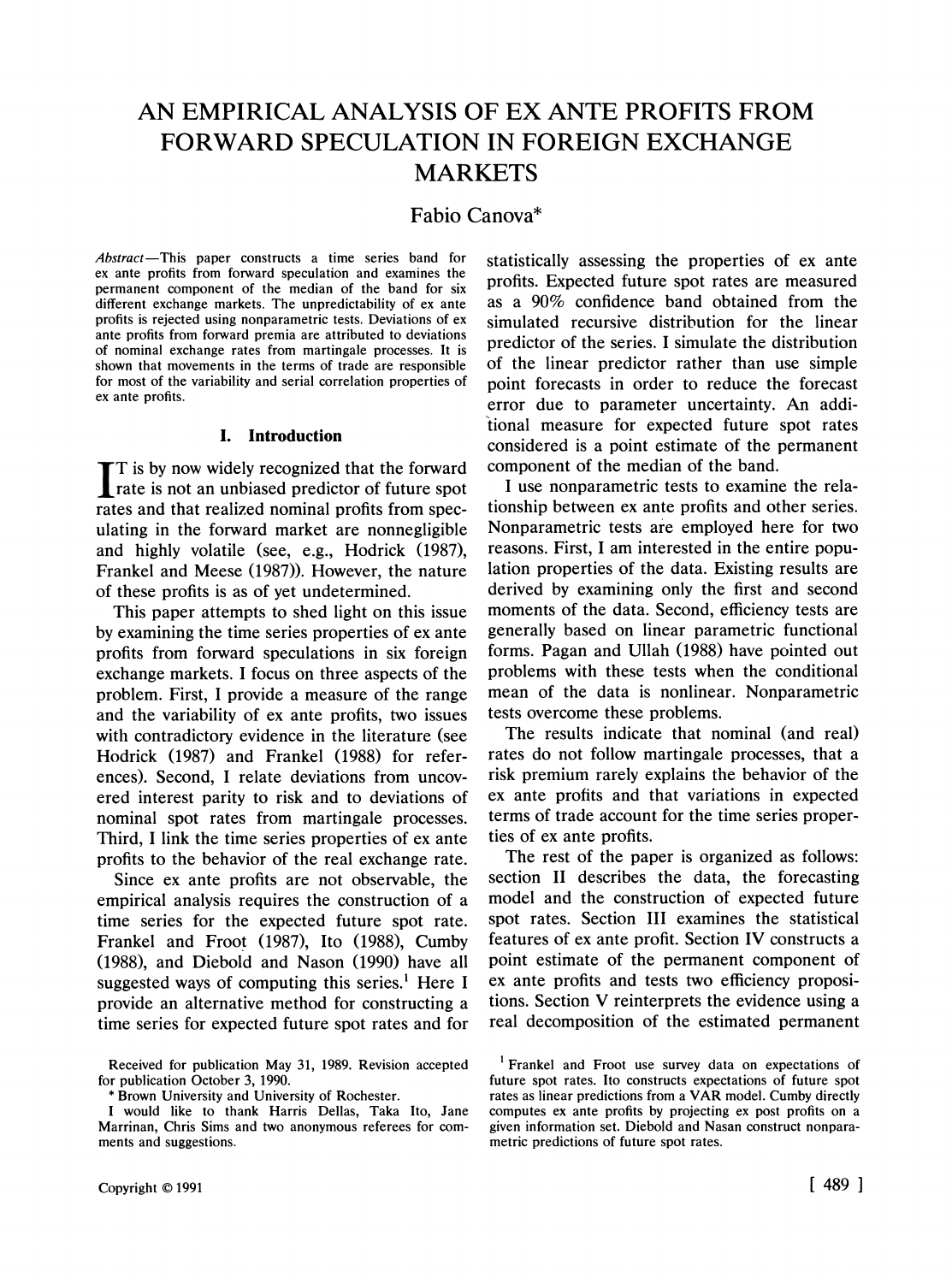**component of ex ante profits and concludes the paper.** 

#### **II. The Data and the Forecasting Procedure**

**The data set employed spans nine years of weekly data from 1979,1 to 1987,52. For all variables weekly samplings (at Wednesday) of daily values are constructed. Spot rates are the values at the New York market for six different currencies in terms of the U.S. dollar (French franc (FF), Swiss franc (SF), German Mark (DM), En**glish Pound (£), Canadian Dollar (CAN\$) and **Japanese Yen (YEN)). Forward rates are arithmetic averages of the bid-ask spread in the New York market and refer to contracts made for delivery 13 weeks ahead. Interest rates are 13 week Eurodeposit rates computed as averages of bid-ask spread.** 

**Ex ante profits from forward speculation, as an annualized percentage of the spot rate on a con**tract quoted at t for execution at  $t + 13$ , are **defined as** 

$$
PR_{t,t+13}^{e} = 400 \times \left[ \frac{S_{t+13}^{e} - F_{t,t+13}}{S_{t}} \right]
$$
 (1)

where *e* indicates expected values,  $S_{t+13}^e$  is the expected spot rate at  $t + 13$  and  $F_{t,t+13}$  is the **forward rate quoted at t for transactions to be**  delivered at  $t + 13$ .

Since  $PR_{t,t+13}^e$  is not observable, the auxiliary **assumption of rational expectations is usually employed to substitute realized values for expectations in (1). However, this assumption alone is not sufficient to generate a time series for ex ante**  profit. Direct computation of  $PR_{t,t+13}^e$  under ra**tional expectations, on the other hand, can be very demanding when the conditioning set is large (see, e.g., Diebold and Nason (1990)). Two different ways of approximating conditional expectations exist in the literature. One is to use survey data on expected future spot rates, as, e.g., in Frankel and Froot (1987). One problem with this kind of data is that survey responses may report the median or the mode of the distribution of future spot rates. If such a distribution is asymmetric, the reported measure is a biased estimate of the true conditional mean. Another way to**  approximate  $S_{t+13}^e$  is to use time varying linear **projections as in Ito (1988) or Cumby (1988). This** 

**approximation is (asymptotically) exact if the variables in the information set of agents are**  (asymptotically) normal because  $S_{t+13}^e$  will be a **linear function of these variables. In general, however, an approximation error will occur. In addition, since the parameters of the linear projection are estimated, sampling error is added to the approximation.** 

**This paper follows the second approach but I introduce a modification in the forecasting scheme designed to reduce the error due to parameter uncertainty. To see how parameter uncertainty affects the quality of the approximation consider the problem of generating forecasts from the model:** 

$$
Y_t = f(a, X_t) + u_t \qquad u \sim \left(0, \text{diag}\left\{\sigma_{u_j}^2\right\}\right) \tag{2}
$$

where  $f: R^{np} \times R^{np} \rightarrow R^n$  is a continuous func**tion, a** is an  $n \times np$  vector of parameters,  $X_t =$  $[Y_{t-1}, \ldots, Y_{t-n}]$  is an  $np \times 1$  vector and each  $Y_{t-i}$ is an  $n \times 1$  vector. If agents in the economy have **a quadratic loss function, their optimal point forecast of** *Y<sub>i, t+k</sub>***,**  $\forall$ *k* **is**  $E[Y_{i,t+k}|I_t] = g_i(a, X_t)$ where  $I_t$  is the information set and  $g_i$  is the  $j^{\text{th}}$ **component of the Borel measurable function g, j**   $= 1, \ldots, n$ . The variance of the *k*-period forecast error is  $\sigma_{u}^2$ . In practice, econometricians have less **information than agents. They usually approxi**mate the function  $g_i$  with a first order Taylor expansion, i.e,  $g_j(a, X_t) = b_j X_t + e_{jt}$  where  $e_{jt}$ **may be serially correlated with mean zero and**  variance  $\sigma_{it}^2$  and b is a 1  $\times$  *np* vector of parameters, and they treat  $b_i$  as unknown. Assume for simplicity that  $e_{it}$  are serially uncorrelated. Then **the variance of the k-period forecast error computed by the econometrician using t observations is** 

$$
\sum_{i=0}^{k-1} b_{j,t}^{2i} \Big( \sigma_{u_j}^2 + \sigma_{jt}^2 \Big) + \text{var} \Big[ \Big( b_{j,t}^k - \hat{b}_{j,t}^k \Big) X_t \Big] \qquad (3)
$$

**where a caret indicates estimated values and the subscript t on b refers to the sample size. The last term in (3) is the component of the variance of the forecast error due to parameter uncertainty. If the true b are constant, its size increases with the dimensionality of the model and decreases as the sample size t increases.** 

For fixed *t* the dimensionality problem is typically solved by using univariate models or multi**variate models with a small number of coeffi-**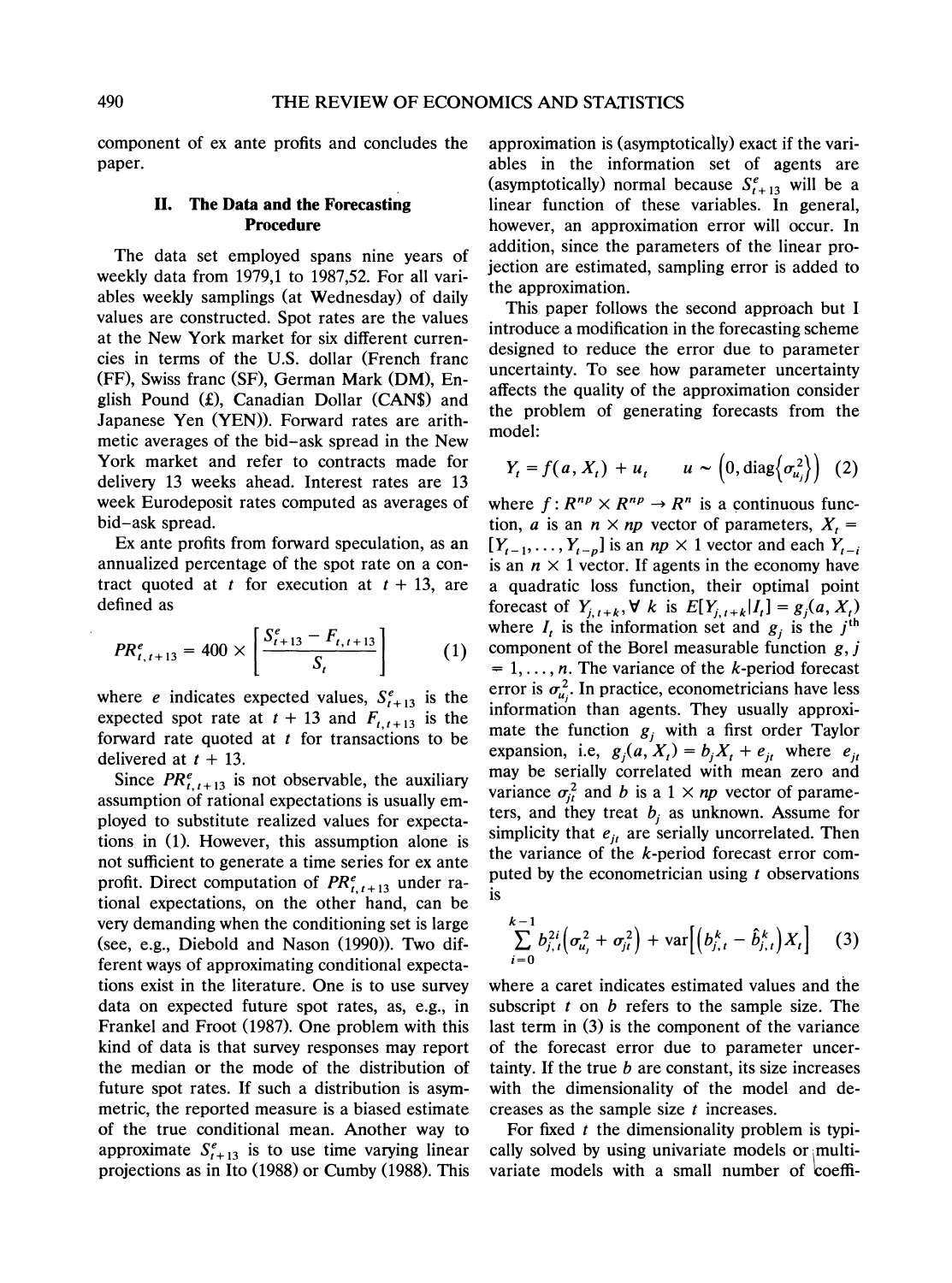**cients. Martingale models of exchange rates are popular tools to forecast out of sample (see, e.g., Meese and Rogoff (1983)). However, there is evidence that this is not the best available solution (see, e.g., Canova and Ito (1991), Canova (1990)).2 An alternative solution to the dimensionality problem is offered by Bayesian methods. These methods are known to perform successfully in a variety of situations (see, e.g., Litterman (1986)).** 

**This paper follows a different route. To improve the reliability of the forecasts of the model, I numerically construct the densities of the recur**sive estimates  $b_{j,t}^{k}$  and the recursive forecasts  $\hat{Y}_{j, t+k} = \hat{b}_{j, t}^k X_t$  obtained from an 11 variable Vec**tor Autoregressive (VAR) model. The VAR model includes six exchange rates and five interest rates, eight lags of all variables and a linear trend. The Swiss and the French eurodeposit rates are excluded from the model because they are collinear with the German eurodeposit rate. I use eight lags because the residuals of univariate AR(8) regressions of all the variables are white noises according to Durbin's (1969) test. A linear trend is included following Sims, Stock and Watson (1990). The first set of forecasts is computed using one year of data and recursive estimates of the coefficients are then computed with the Kalman filter.** 

**Using a bootstrap algorithm I obtain a large number of recursive estimates and forecasts for each date in the sample. The recursive densities**  for  $\hat{b}^k_{i,t}$  and  $\hat{Y}_{i,t+k}$  are constructed by smoothing **the histogram at each t. The region of the plane**  where 90% of the time *t* forecasts of the future **spot rate lie is used as a 90% confidence band**  estimate for  $S_{t+13}^e$ .

**This procedure accomplishes two goals. First, it gives us an idea of the size of the forecast error variance due to parameter uncertainty. Second, it allows us to correct for small sample biases in measuring the volatility of the series. As compared with numerical estimates obtained with Monte Carlo methods and normally distributed** 

**errors, one may expect improved estimates of the band since the empirical density of exchange rates is fat tailed. In general, if a "peso problem" or rational bubbles exist, the procedure provides a better measure of the true distribution of the linear recursive forecasts, which is highly nonnormal at all horizons (see Obstfeld (1987) and Froot and Ito (1989) for this issue).** 

#### **111. The Properties of Ex Ante Profits**

**Equation (1) can be rewritten as** 

$$
PR_{t,t+13}^{e} = 400 * \left[ \frac{S_{t+13}^{e} - S_{t}}{S_{t}} - \frac{F_{t,t+13} - S_{t}}{S_{t}} \right]
$$
\n(4)

**where the first term is the expected change in the spot rate (ECS) and the second the forward premium (FP). Figure 1 plots the forward premium over the ex ante profit band for each market.** 

**A number of interesting features emerge from the figure. In the four panels corresponding to European currencies ex ante profits exhibit a** 

FIGURE 1.<sup>-</sup>The FORECASTS OF THE MODEL: EX-ANTE **PROFIT BAND (-) AND FORWARD PREMIUM (--)** 



**Forward Premium and Expected Profit Band** 

**<sup>2</sup>Canova and Ito showed that longer lags and a larger information set significantly help in explaining movements in the yen/dollar risk premium series. Canova demonstrates that there are large multivariate models which can improve the out-of sample performance of univariate martingale models of exchange rates.**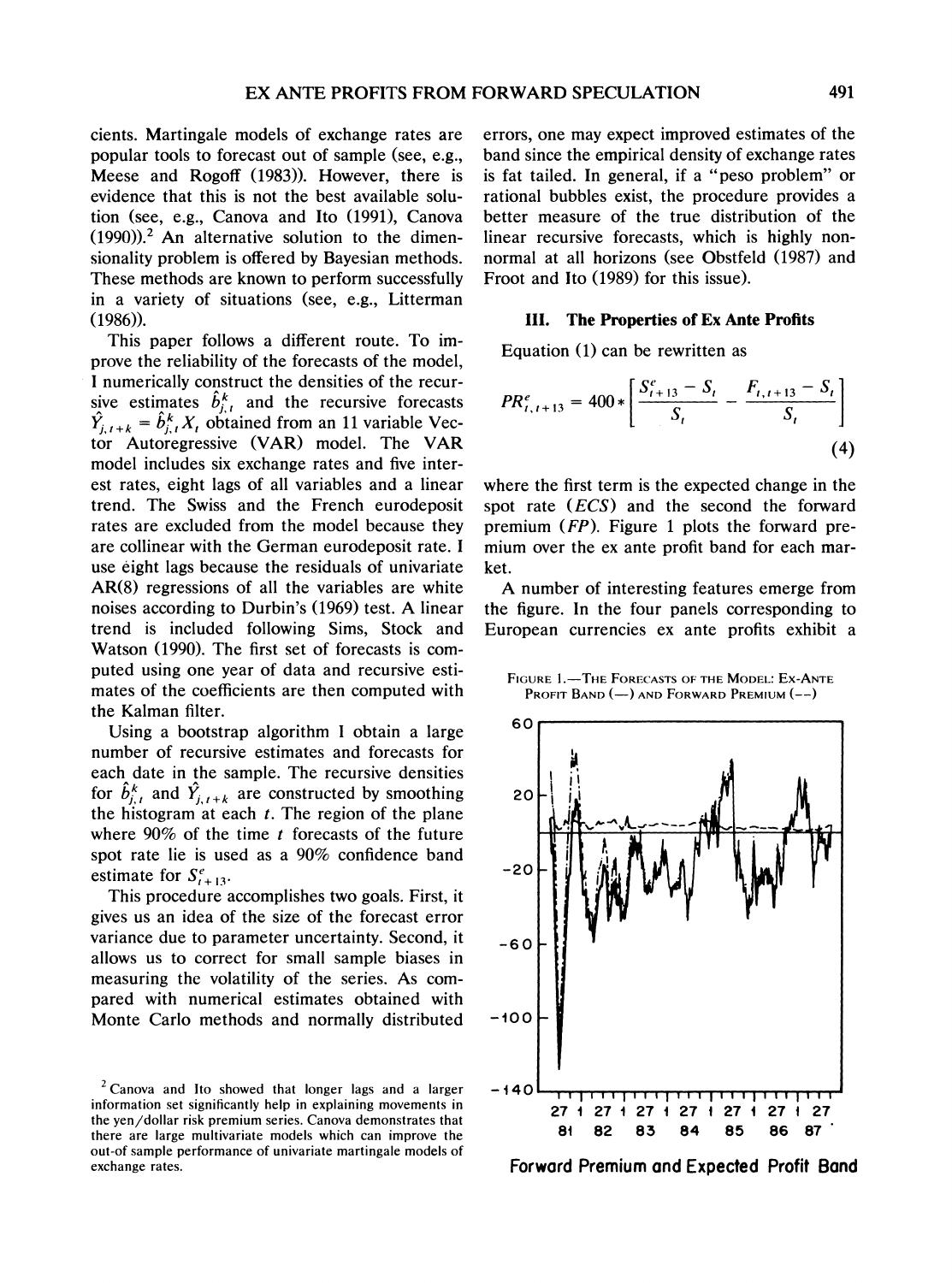**common pattern of swings throughout the sample. The size of the bands is wider at the beginning of the sample because of parameter uncertainty and is reduced after 1982. Although the size of all the 90% bands shrink over time, their volatilities do not decrease. Throughout the sample it is common to see changes in profits of the order of 20% over the course of a year. Large spikes appear in ex ante profits in the \$/SF and**  \$/£ markets. Since the forecasts for future spot **rates constructed take into account interdependences across markets while the FP series does not, the abnormal size of these profits is probably the result of the large differential existing in the Swiss and U.K. eurodeposit rates relative to the interest rates of other countries (but not the U.S.).** 

**The bands are, in general, entirely negative from 1982 to 1984, sharply positive in 1985 and include zero afterward. The 1982-84 pattern implies that, although the forward rate indicated depreciation, the dollar was expected to appreciate. In 1985, on the other hand, the dollar was expected to depreciate faster that the forward rate predicted.** 

**This evidence is consistent with three explanations. If expected profits represent a risk premium, then the dollar was less risky than other currencies up to 1984 and a sharp change of market conditions appears in 1985. Alternatively, profits may be the result of a "peso problem" (see Lewis (1988), Kaminsky (1989)). Between 1982 and 1984, the forward rate appeared to be biased because agents assigned a positive probability to an event that occurred only at the end of 1985. Finally, profits may have been the result of irrational bubbles (see Krugman (1988), Branson (1988)).** 

**In all markets the time series behavior of ex ante profit bands differs from that of the forward premium. The FP is outside the 90% band for most of the sample and is contained in it only when the band includes zero. Differences in the time path of the bands and the FP's, however, do not necessarily indicate that the population properties of the two series differ. To determine whether the population properties also differ and whether any difference is simply due to the way ex ante profits were constructed, table 1 presents the first four moments and a few auto-** **correlations of the upper and lower bound of the band, of FP and of ex post profits (EPP).3** 

**Table 1 confirms that the ex ante band and EPP have fairly similar population properties. Both, however, differ from FP. The mean of FP does not lie between the means for the upper and lower limits of the 90% band in four out of six cases, its variability is no more that 1/6 of the variability of both ex ante profits and EPP, and its autocorrelation function is different from those of the upper and lower limits of the band and of EPP (for the \$/DM profits FP and EPP have similar autocorrelations). Finally, all series are skewed and leptokurtic.** 

**These results imply that most of the volatility and the serial correlation properties in ex ante profits come from expected changes in the spot rate. For those who believe that nominal exchange rates follow martingale processes this outcome is puzzling. It can be argued that the profit band contains a large amount of transitory variability that should be eliminated before a comparison with FP is made. In other words, the population properties of FP should match only the population properties of the permanent component of ex ante profits. The next section computes a permanent component of ex ante profits and compares it with FP.** 

### **IV. An Estimate of the Permanent Component of Ex Ante Profits**

**Several procedures are available to construct the permanent component of a series. For the purpose of this paper I experimented with three approaches: the one of Hodrick and Prescott (1980), the one of Watson (1986), and a frequency domain masking. Because of space limitations, results are presented only for the frequency domain masking approach. To minimize the bias in the estimate of the permanent component due to the availability of only 9 years of weekly data, I adopt the conservative procedure of masking cycles with periods less than or equal to one year from the median of the 90% bands. Table 1 contains the first four moments and some autocorrelations for the permanent (PC) and transi-**

**<sup>3</sup>For the sake of robustness, statistics for three subsamples 80, 14-82,40; 82,41-85,40 and 85,41-87,40 were also computed and are available on request from the author.**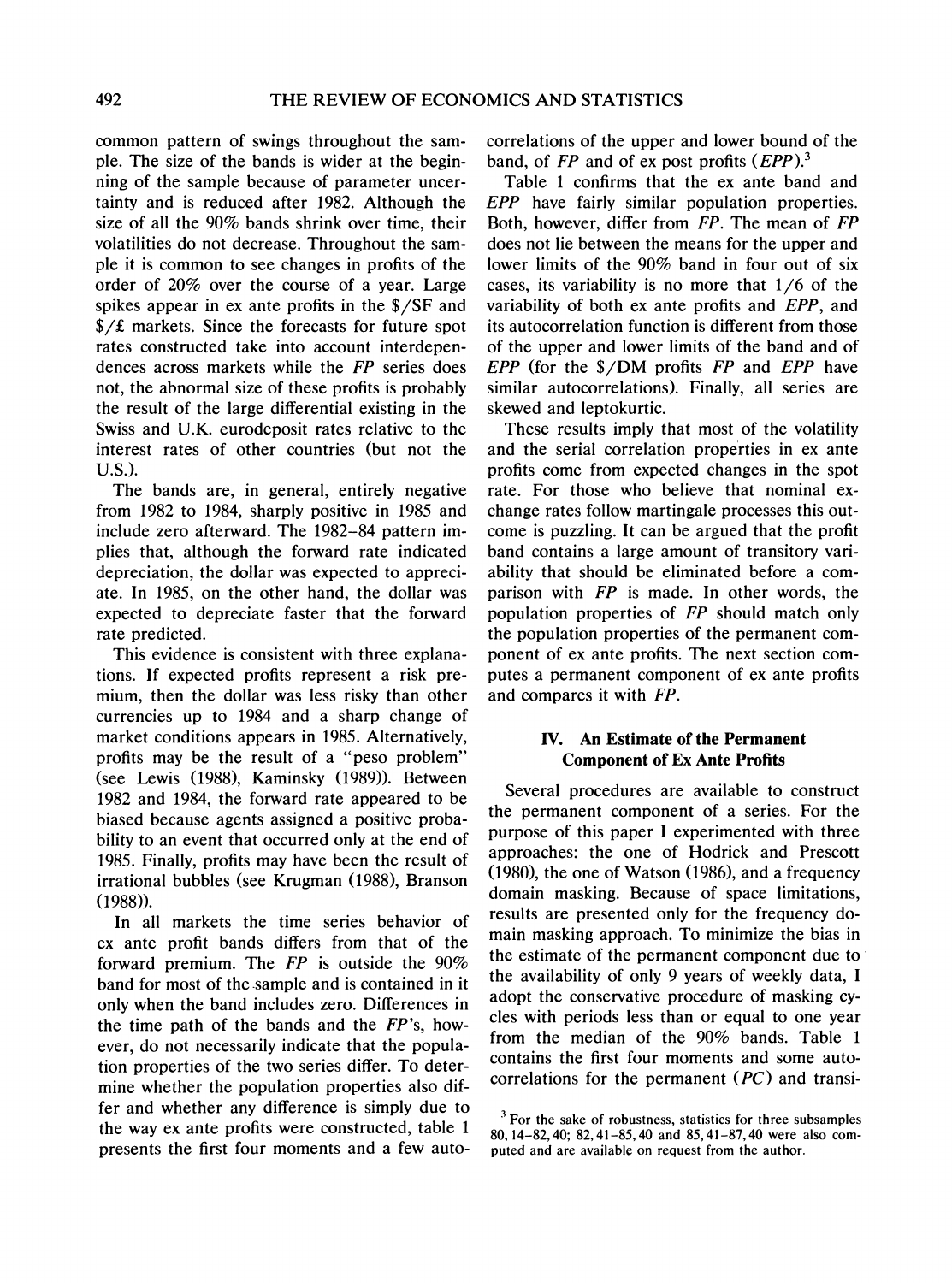## **EX ANTE PROFITS FROM FORWARD SPECULATION 493**

| $\overline{\mathbf{4}}$<br>S.E.<br>Significance Level<br>Significance Level<br>$\mathbf{1}$<br>13<br>Variable<br>Mean<br>.34<br>33.64<br>187.86<br>.00.<br>.00.<br>.94<br>.78<br><b>Upper</b><br>.00<br>.00.<br>.94<br>.33<br>$-3.71$<br>27.14<br>.76<br>Ex post<br>$-17.02$<br>25.87<br>.00<br>.01<br>.93<br>.70<br>.06<br>Lower<br><b>FP</b><br>3.95<br>1.75<br>.00<br>.00.<br>.77<br>.33<br>.92<br>PC<br>$-11.44$<br>18.78<br>.00<br>.12<br>.99<br>.94<br>.58<br>TC<br>$-.52$<br>0.002<br>19.22<br>.00<br>.00<br>.93<br>.60<br><b>ERRD</b><br>0.29<br>0.35<br>.23<br>.38<br>.78<br>.91<br>.75<br>264.95<br>.00<br>.00<br>.94<br>.76<br>.30<br>70.08<br>Upper<br>.00<br>$-3.66$<br>29.96<br>.00<br>.93<br>.76<br>.29<br>Ex post<br>$-12.87$<br>74.60<br>.00<br>.00<br>.93<br>.70<br>.06<br>Lower<br><b>FP</b><br>5.50<br>.00<br>.59<br>.97<br>.91<br>.63<br>2.65<br>PC<br>40.68<br>.63<br>.99<br>.93<br>.49<br>7.27<br>.00<br>TC<br>0.86<br>34.48<br>.00<br>.00<br>.95<br>$-.58$<br>.66<br><b>ERRD</b><br>0.05<br>0.50<br>.00<br>.85<br>.58<br>.18<br>.94<br>.77<br>30.44<br>185.55<br>.00<br>.00<br>.96<br>.33<br>Upper<br>.00<br>.37<br>$-1.57$<br>26.70<br>.23<br>.94<br>.78<br>Ex post<br>$-21.41$<br>28.85<br>.05<br>.02<br>.79<br>.96<br>.12<br>Lower<br>FP<br>$-3.04$<br>4.35<br>.00<br>.00<br>.87<br>.64<br>.40<br>PC<br>$-1.74$<br>22.73<br>.00.<br>.97<br>.42<br>.99<br>.83<br>TC<br>17.44<br>0.31<br>.00<br>.00.<br>.89<br>.60<br>$-.55$<br>$-.05$<br><b>ERRD</b><br>$-0.17$<br>0.30<br>.00<br>.68<br>.50<br>.86<br>89.94<br>.00<br>.00<br>$\frac{f}{f}$<br><b>Upper</b><br>18.63<br>.94<br>.76<br>.31<br>.98<br>$-2.63$<br>27.03<br>.94<br>.80<br>.29<br>.00<br>Ex post<br>$-13.24$<br>49.39<br>.00<br>.00<br>.91<br>.65<br>Lower<br>.10<br>$-0.83$<br>2.99<br>.89<br><b>FP</b><br>.02<br>.01<br>.97<br>.67<br>.99<br>PC<br>$-12.59$<br>26.57<br>.99<br>.93<br>.00<br>.57<br>TC<br>0.57<br>.00.<br>.60<br>$-.51$<br>19.16<br>.00<br>.93<br><b>ERRD</b><br>$-0.07$<br>0.36<br>.35<br>.11<br>.85<br>.52<br>.10<br>74.20<br>.00<br>.00<br>.88<br>.55<br>12.45<br>.42<br>Yen/S<br>Upper<br>$-1.74$<br>26.91<br>.01<br>.76<br>.37<br>.95<br>.26<br>Ex post<br>$-60.21$<br>.00<br>.78<br>23.52<br>.00<br>.94<br>.34<br>Lower<br>FP<br>$-4.04$<br>3.04<br>.97<br>.91<br>.00<br>.97<br>.71<br>$-5.41$<br>.43<br>PС<br>23.93<br>.04<br>.99<br>.94<br>.66<br>TC<br>$-1.83$<br>12.40<br>.31<br>.79<br>.89<br>.51<br>$-.23$<br><b>ERRD</b><br>0.36<br>0.37<br>.00<br>.00<br>.82<br>.55<br>.19<br>60.75<br>.00<br>.00<br>.88<br>.82<br>$\sqrt{$$<br>12.13<br>.94<br>Upper<br>$-0.74$<br>8.42<br>.00<br>.17<br>.91<br>$-.05$<br>Ex post<br>.66<br>$-3.99$<br>7.78<br>.00<br>.00<br>$-.08$<br>Lower<br>.73<br>.86<br><b>FP</b><br>$-0.95$<br>.00<br>.81<br>1.36<br>.00<br>.95<br>.41<br>PC<br>$-1.64$<br>6.49<br>.00<br>.00<br>.99<br>.92<br>.44<br>TC<br>0.14<br>3.74<br>.00<br>.00<br>.78<br>.29<br>$-.15$<br>$-.19$<br><b>ERRD</b><br>$-0.06$<br>0.16<br>.00<br>.00<br>.76<br>.39 |        |  | Skewdness<br>Kurtosis |  | Autocorrelations |  |  |
|-------------------------------------------------------------------------------------------------------------------------------------------------------------------------------------------------------------------------------------------------------------------------------------------------------------------------------------------------------------------------------------------------------------------------------------------------------------------------------------------------------------------------------------------------------------------------------------------------------------------------------------------------------------------------------------------------------------------------------------------------------------------------------------------------------------------------------------------------------------------------------------------------------------------------------------------------------------------------------------------------------------------------------------------------------------------------------------------------------------------------------------------------------------------------------------------------------------------------------------------------------------------------------------------------------------------------------------------------------------------------------------------------------------------------------------------------------------------------------------------------------------------------------------------------------------------------------------------------------------------------------------------------------------------------------------------------------------------------------------------------------------------------------------------------------------------------------------------------------------------------------------------------------------------------------------------------------------------------------------------------------------------------------------------------------------------------------------------------------------------------------------------------------------------------------------------------------------------------------------------------------------------------------------------------------------------------------------------------------------------------------------------------------------------------------------------------------------------------------------------------------------------------------------------------------------------------------------------------------------------------------------------------------------------------------------------------------------------------------------------------------------------------------------------------------------------------------------------------------------------------------------------------------------------------------------------------------------------------------------|--------|--|-----------------------|--|------------------|--|--|
|                                                                                                                                                                                                                                                                                                                                                                                                                                                                                                                                                                                                                                                                                                                                                                                                                                                                                                                                                                                                                                                                                                                                                                                                                                                                                                                                                                                                                                                                                                                                                                                                                                                                                                                                                                                                                                                                                                                                                                                                                                                                                                                                                                                                                                                                                                                                                                                                                                                                                                                                                                                                                                                                                                                                                                                                                                                                                                                                                                                     | Market |  |                       |  |                  |  |  |
|                                                                                                                                                                                                                                                                                                                                                                                                                                                                                                                                                                                                                                                                                                                                                                                                                                                                                                                                                                                                                                                                                                                                                                                                                                                                                                                                                                                                                                                                                                                                                                                                                                                                                                                                                                                                                                                                                                                                                                                                                                                                                                                                                                                                                                                                                                                                                                                                                                                                                                                                                                                                                                                                                                                                                                                                                                                                                                                                                                                     | \$/DM  |  |                       |  |                  |  |  |
|                                                                                                                                                                                                                                                                                                                                                                                                                                                                                                                                                                                                                                                                                                                                                                                                                                                                                                                                                                                                                                                                                                                                                                                                                                                                                                                                                                                                                                                                                                                                                                                                                                                                                                                                                                                                                                                                                                                                                                                                                                                                                                                                                                                                                                                                                                                                                                                                                                                                                                                                                                                                                                                                                                                                                                                                                                                                                                                                                                                     |        |  |                       |  |                  |  |  |
|                                                                                                                                                                                                                                                                                                                                                                                                                                                                                                                                                                                                                                                                                                                                                                                                                                                                                                                                                                                                                                                                                                                                                                                                                                                                                                                                                                                                                                                                                                                                                                                                                                                                                                                                                                                                                                                                                                                                                                                                                                                                                                                                                                                                                                                                                                                                                                                                                                                                                                                                                                                                                                                                                                                                                                                                                                                                                                                                                                                     |        |  |                       |  |                  |  |  |
|                                                                                                                                                                                                                                                                                                                                                                                                                                                                                                                                                                                                                                                                                                                                                                                                                                                                                                                                                                                                                                                                                                                                                                                                                                                                                                                                                                                                                                                                                                                                                                                                                                                                                                                                                                                                                                                                                                                                                                                                                                                                                                                                                                                                                                                                                                                                                                                                                                                                                                                                                                                                                                                                                                                                                                                                                                                                                                                                                                                     |        |  |                       |  |                  |  |  |
|                                                                                                                                                                                                                                                                                                                                                                                                                                                                                                                                                                                                                                                                                                                                                                                                                                                                                                                                                                                                                                                                                                                                                                                                                                                                                                                                                                                                                                                                                                                                                                                                                                                                                                                                                                                                                                                                                                                                                                                                                                                                                                                                                                                                                                                                                                                                                                                                                                                                                                                                                                                                                                                                                                                                                                                                                                                                                                                                                                                     |        |  |                       |  |                  |  |  |
|                                                                                                                                                                                                                                                                                                                                                                                                                                                                                                                                                                                                                                                                                                                                                                                                                                                                                                                                                                                                                                                                                                                                                                                                                                                                                                                                                                                                                                                                                                                                                                                                                                                                                                                                                                                                                                                                                                                                                                                                                                                                                                                                                                                                                                                                                                                                                                                                                                                                                                                                                                                                                                                                                                                                                                                                                                                                                                                                                                                     |        |  |                       |  |                  |  |  |
|                                                                                                                                                                                                                                                                                                                                                                                                                                                                                                                                                                                                                                                                                                                                                                                                                                                                                                                                                                                                                                                                                                                                                                                                                                                                                                                                                                                                                                                                                                                                                                                                                                                                                                                                                                                                                                                                                                                                                                                                                                                                                                                                                                                                                                                                                                                                                                                                                                                                                                                                                                                                                                                                                                                                                                                                                                                                                                                                                                                     |        |  |                       |  |                  |  |  |
|                                                                                                                                                                                                                                                                                                                                                                                                                                                                                                                                                                                                                                                                                                                                                                                                                                                                                                                                                                                                                                                                                                                                                                                                                                                                                                                                                                                                                                                                                                                                                                                                                                                                                                                                                                                                                                                                                                                                                                                                                                                                                                                                                                                                                                                                                                                                                                                                                                                                                                                                                                                                                                                                                                                                                                                                                                                                                                                                                                                     | \$/SF  |  |                       |  |                  |  |  |
|                                                                                                                                                                                                                                                                                                                                                                                                                                                                                                                                                                                                                                                                                                                                                                                                                                                                                                                                                                                                                                                                                                                                                                                                                                                                                                                                                                                                                                                                                                                                                                                                                                                                                                                                                                                                                                                                                                                                                                                                                                                                                                                                                                                                                                                                                                                                                                                                                                                                                                                                                                                                                                                                                                                                                                                                                                                                                                                                                                                     |        |  |                       |  |                  |  |  |
|                                                                                                                                                                                                                                                                                                                                                                                                                                                                                                                                                                                                                                                                                                                                                                                                                                                                                                                                                                                                                                                                                                                                                                                                                                                                                                                                                                                                                                                                                                                                                                                                                                                                                                                                                                                                                                                                                                                                                                                                                                                                                                                                                                                                                                                                                                                                                                                                                                                                                                                                                                                                                                                                                                                                                                                                                                                                                                                                                                                     |        |  |                       |  |                  |  |  |
|                                                                                                                                                                                                                                                                                                                                                                                                                                                                                                                                                                                                                                                                                                                                                                                                                                                                                                                                                                                                                                                                                                                                                                                                                                                                                                                                                                                                                                                                                                                                                                                                                                                                                                                                                                                                                                                                                                                                                                                                                                                                                                                                                                                                                                                                                                                                                                                                                                                                                                                                                                                                                                                                                                                                                                                                                                                                                                                                                                                     |        |  |                       |  |                  |  |  |
|                                                                                                                                                                                                                                                                                                                                                                                                                                                                                                                                                                                                                                                                                                                                                                                                                                                                                                                                                                                                                                                                                                                                                                                                                                                                                                                                                                                                                                                                                                                                                                                                                                                                                                                                                                                                                                                                                                                                                                                                                                                                                                                                                                                                                                                                                                                                                                                                                                                                                                                                                                                                                                                                                                                                                                                                                                                                                                                                                                                     |        |  |                       |  |                  |  |  |
|                                                                                                                                                                                                                                                                                                                                                                                                                                                                                                                                                                                                                                                                                                                                                                                                                                                                                                                                                                                                                                                                                                                                                                                                                                                                                                                                                                                                                                                                                                                                                                                                                                                                                                                                                                                                                                                                                                                                                                                                                                                                                                                                                                                                                                                                                                                                                                                                                                                                                                                                                                                                                                                                                                                                                                                                                                                                                                                                                                                     |        |  |                       |  |                  |  |  |
|                                                                                                                                                                                                                                                                                                                                                                                                                                                                                                                                                                                                                                                                                                                                                                                                                                                                                                                                                                                                                                                                                                                                                                                                                                                                                                                                                                                                                                                                                                                                                                                                                                                                                                                                                                                                                                                                                                                                                                                                                                                                                                                                                                                                                                                                                                                                                                                                                                                                                                                                                                                                                                                                                                                                                                                                                                                                                                                                                                                     |        |  |                       |  |                  |  |  |
|                                                                                                                                                                                                                                                                                                                                                                                                                                                                                                                                                                                                                                                                                                                                                                                                                                                                                                                                                                                                                                                                                                                                                                                                                                                                                                                                                                                                                                                                                                                                                                                                                                                                                                                                                                                                                                                                                                                                                                                                                                                                                                                                                                                                                                                                                                                                                                                                                                                                                                                                                                                                                                                                                                                                                                                                                                                                                                                                                                                     | \$/FF  |  |                       |  |                  |  |  |
|                                                                                                                                                                                                                                                                                                                                                                                                                                                                                                                                                                                                                                                                                                                                                                                                                                                                                                                                                                                                                                                                                                                                                                                                                                                                                                                                                                                                                                                                                                                                                                                                                                                                                                                                                                                                                                                                                                                                                                                                                                                                                                                                                                                                                                                                                                                                                                                                                                                                                                                                                                                                                                                                                                                                                                                                                                                                                                                                                                                     |        |  |                       |  |                  |  |  |
|                                                                                                                                                                                                                                                                                                                                                                                                                                                                                                                                                                                                                                                                                                                                                                                                                                                                                                                                                                                                                                                                                                                                                                                                                                                                                                                                                                                                                                                                                                                                                                                                                                                                                                                                                                                                                                                                                                                                                                                                                                                                                                                                                                                                                                                                                                                                                                                                                                                                                                                                                                                                                                                                                                                                                                                                                                                                                                                                                                                     |        |  |                       |  |                  |  |  |
|                                                                                                                                                                                                                                                                                                                                                                                                                                                                                                                                                                                                                                                                                                                                                                                                                                                                                                                                                                                                                                                                                                                                                                                                                                                                                                                                                                                                                                                                                                                                                                                                                                                                                                                                                                                                                                                                                                                                                                                                                                                                                                                                                                                                                                                                                                                                                                                                                                                                                                                                                                                                                                                                                                                                                                                                                                                                                                                                                                                     |        |  |                       |  |                  |  |  |
|                                                                                                                                                                                                                                                                                                                                                                                                                                                                                                                                                                                                                                                                                                                                                                                                                                                                                                                                                                                                                                                                                                                                                                                                                                                                                                                                                                                                                                                                                                                                                                                                                                                                                                                                                                                                                                                                                                                                                                                                                                                                                                                                                                                                                                                                                                                                                                                                                                                                                                                                                                                                                                                                                                                                                                                                                                                                                                                                                                                     |        |  |                       |  |                  |  |  |
|                                                                                                                                                                                                                                                                                                                                                                                                                                                                                                                                                                                                                                                                                                                                                                                                                                                                                                                                                                                                                                                                                                                                                                                                                                                                                                                                                                                                                                                                                                                                                                                                                                                                                                                                                                                                                                                                                                                                                                                                                                                                                                                                                                                                                                                                                                                                                                                                                                                                                                                                                                                                                                                                                                                                                                                                                                                                                                                                                                                     |        |  |                       |  |                  |  |  |
|                                                                                                                                                                                                                                                                                                                                                                                                                                                                                                                                                                                                                                                                                                                                                                                                                                                                                                                                                                                                                                                                                                                                                                                                                                                                                                                                                                                                                                                                                                                                                                                                                                                                                                                                                                                                                                                                                                                                                                                                                                                                                                                                                                                                                                                                                                                                                                                                                                                                                                                                                                                                                                                                                                                                                                                                                                                                                                                                                                                     |        |  |                       |  |                  |  |  |
|                                                                                                                                                                                                                                                                                                                                                                                                                                                                                                                                                                                                                                                                                                                                                                                                                                                                                                                                                                                                                                                                                                                                                                                                                                                                                                                                                                                                                                                                                                                                                                                                                                                                                                                                                                                                                                                                                                                                                                                                                                                                                                                                                                                                                                                                                                                                                                                                                                                                                                                                                                                                                                                                                                                                                                                                                                                                                                                                                                                     |        |  |                       |  |                  |  |  |
|                                                                                                                                                                                                                                                                                                                                                                                                                                                                                                                                                                                                                                                                                                                                                                                                                                                                                                                                                                                                                                                                                                                                                                                                                                                                                                                                                                                                                                                                                                                                                                                                                                                                                                                                                                                                                                                                                                                                                                                                                                                                                                                                                                                                                                                                                                                                                                                                                                                                                                                                                                                                                                                                                                                                                                                                                                                                                                                                                                                     |        |  |                       |  |                  |  |  |
|                                                                                                                                                                                                                                                                                                                                                                                                                                                                                                                                                                                                                                                                                                                                                                                                                                                                                                                                                                                                                                                                                                                                                                                                                                                                                                                                                                                                                                                                                                                                                                                                                                                                                                                                                                                                                                                                                                                                                                                                                                                                                                                                                                                                                                                                                                                                                                                                                                                                                                                                                                                                                                                                                                                                                                                                                                                                                                                                                                                     |        |  |                       |  |                  |  |  |
|                                                                                                                                                                                                                                                                                                                                                                                                                                                                                                                                                                                                                                                                                                                                                                                                                                                                                                                                                                                                                                                                                                                                                                                                                                                                                                                                                                                                                                                                                                                                                                                                                                                                                                                                                                                                                                                                                                                                                                                                                                                                                                                                                                                                                                                                                                                                                                                                                                                                                                                                                                                                                                                                                                                                                                                                                                                                                                                                                                                     |        |  |                       |  |                  |  |  |
|                                                                                                                                                                                                                                                                                                                                                                                                                                                                                                                                                                                                                                                                                                                                                                                                                                                                                                                                                                                                                                                                                                                                                                                                                                                                                                                                                                                                                                                                                                                                                                                                                                                                                                                                                                                                                                                                                                                                                                                                                                                                                                                                                                                                                                                                                                                                                                                                                                                                                                                                                                                                                                                                                                                                                                                                                                                                                                                                                                                     |        |  |                       |  |                  |  |  |
|                                                                                                                                                                                                                                                                                                                                                                                                                                                                                                                                                                                                                                                                                                                                                                                                                                                                                                                                                                                                                                                                                                                                                                                                                                                                                                                                                                                                                                                                                                                                                                                                                                                                                                                                                                                                                                                                                                                                                                                                                                                                                                                                                                                                                                                                                                                                                                                                                                                                                                                                                                                                                                                                                                                                                                                                                                                                                                                                                                                     |        |  |                       |  |                  |  |  |
|                                                                                                                                                                                                                                                                                                                                                                                                                                                                                                                                                                                                                                                                                                                                                                                                                                                                                                                                                                                                                                                                                                                                                                                                                                                                                                                                                                                                                                                                                                                                                                                                                                                                                                                                                                                                                                                                                                                                                                                                                                                                                                                                                                                                                                                                                                                                                                                                                                                                                                                                                                                                                                                                                                                                                                                                                                                                                                                                                                                     |        |  |                       |  |                  |  |  |
|                                                                                                                                                                                                                                                                                                                                                                                                                                                                                                                                                                                                                                                                                                                                                                                                                                                                                                                                                                                                                                                                                                                                                                                                                                                                                                                                                                                                                                                                                                                                                                                                                                                                                                                                                                                                                                                                                                                                                                                                                                                                                                                                                                                                                                                                                                                                                                                                                                                                                                                                                                                                                                                                                                                                                                                                                                                                                                                                                                                     |        |  |                       |  |                  |  |  |
|                                                                                                                                                                                                                                                                                                                                                                                                                                                                                                                                                                                                                                                                                                                                                                                                                                                                                                                                                                                                                                                                                                                                                                                                                                                                                                                                                                                                                                                                                                                                                                                                                                                                                                                                                                                                                                                                                                                                                                                                                                                                                                                                                                                                                                                                                                                                                                                                                                                                                                                                                                                                                                                                                                                                                                                                                                                                                                                                                                                     |        |  |                       |  |                  |  |  |
|                                                                                                                                                                                                                                                                                                                                                                                                                                                                                                                                                                                                                                                                                                                                                                                                                                                                                                                                                                                                                                                                                                                                                                                                                                                                                                                                                                                                                                                                                                                                                                                                                                                                                                                                                                                                                                                                                                                                                                                                                                                                                                                                                                                                                                                                                                                                                                                                                                                                                                                                                                                                                                                                                                                                                                                                                                                                                                                                                                                     |        |  |                       |  |                  |  |  |
|                                                                                                                                                                                                                                                                                                                                                                                                                                                                                                                                                                                                                                                                                                                                                                                                                                                                                                                                                                                                                                                                                                                                                                                                                                                                                                                                                                                                                                                                                                                                                                                                                                                                                                                                                                                                                                                                                                                                                                                                                                                                                                                                                                                                                                                                                                                                                                                                                                                                                                                                                                                                                                                                                                                                                                                                                                                                                                                                                                                     |        |  |                       |  |                  |  |  |
|                                                                                                                                                                                                                                                                                                                                                                                                                                                                                                                                                                                                                                                                                                                                                                                                                                                                                                                                                                                                                                                                                                                                                                                                                                                                                                                                                                                                                                                                                                                                                                                                                                                                                                                                                                                                                                                                                                                                                                                                                                                                                                                                                                                                                                                                                                                                                                                                                                                                                                                                                                                                                                                                                                                                                                                                                                                                                                                                                                                     |        |  |                       |  |                  |  |  |
|                                                                                                                                                                                                                                                                                                                                                                                                                                                                                                                                                                                                                                                                                                                                                                                                                                                                                                                                                                                                                                                                                                                                                                                                                                                                                                                                                                                                                                                                                                                                                                                                                                                                                                                                                                                                                                                                                                                                                                                                                                                                                                                                                                                                                                                                                                                                                                                                                                                                                                                                                                                                                                                                                                                                                                                                                                                                                                                                                                                     |        |  |                       |  |                  |  |  |
|                                                                                                                                                                                                                                                                                                                                                                                                                                                                                                                                                                                                                                                                                                                                                                                                                                                                                                                                                                                                                                                                                                                                                                                                                                                                                                                                                                                                                                                                                                                                                                                                                                                                                                                                                                                                                                                                                                                                                                                                                                                                                                                                                                                                                                                                                                                                                                                                                                                                                                                                                                                                                                                                                                                                                                                                                                                                                                                                                                                     |        |  |                       |  |                  |  |  |
|                                                                                                                                                                                                                                                                                                                                                                                                                                                                                                                                                                                                                                                                                                                                                                                                                                                                                                                                                                                                                                                                                                                                                                                                                                                                                                                                                                                                                                                                                                                                                                                                                                                                                                                                                                                                                                                                                                                                                                                                                                                                                                                                                                                                                                                                                                                                                                                                                                                                                                                                                                                                                                                                                                                                                                                                                                                                                                                                                                                     |        |  |                       |  |                  |  |  |
|                                                                                                                                                                                                                                                                                                                                                                                                                                                                                                                                                                                                                                                                                                                                                                                                                                                                                                                                                                                                                                                                                                                                                                                                                                                                                                                                                                                                                                                                                                                                                                                                                                                                                                                                                                                                                                                                                                                                                                                                                                                                                                                                                                                                                                                                                                                                                                                                                                                                                                                                                                                                                                                                                                                                                                                                                                                                                                                                                                                     |        |  |                       |  |                  |  |  |
|                                                                                                                                                                                                                                                                                                                                                                                                                                                                                                                                                                                                                                                                                                                                                                                                                                                                                                                                                                                                                                                                                                                                                                                                                                                                                                                                                                                                                                                                                                                                                                                                                                                                                                                                                                                                                                                                                                                                                                                                                                                                                                                                                                                                                                                                                                                                                                                                                                                                                                                                                                                                                                                                                                                                                                                                                                                                                                                                                                                     |        |  |                       |  |                  |  |  |
|                                                                                                                                                                                                                                                                                                                                                                                                                                                                                                                                                                                                                                                                                                                                                                                                                                                                                                                                                                                                                                                                                                                                                                                                                                                                                                                                                                                                                                                                                                                                                                                                                                                                                                                                                                                                                                                                                                                                                                                                                                                                                                                                                                                                                                                                                                                                                                                                                                                                                                                                                                                                                                                                                                                                                                                                                                                                                                                                                                                     |        |  |                       |  |                  |  |  |
|                                                                                                                                                                                                                                                                                                                                                                                                                                                                                                                                                                                                                                                                                                                                                                                                                                                                                                                                                                                                                                                                                                                                                                                                                                                                                                                                                                                                                                                                                                                                                                                                                                                                                                                                                                                                                                                                                                                                                                                                                                                                                                                                                                                                                                                                                                                                                                                                                                                                                                                                                                                                                                                                                                                                                                                                                                                                                                                                                                                     |        |  |                       |  |                  |  |  |
|                                                                                                                                                                                                                                                                                                                                                                                                                                                                                                                                                                                                                                                                                                                                                                                                                                                                                                                                                                                                                                                                                                                                                                                                                                                                                                                                                                                                                                                                                                                                                                                                                                                                                                                                                                                                                                                                                                                                                                                                                                                                                                                                                                                                                                                                                                                                                                                                                                                                                                                                                                                                                                                                                                                                                                                                                                                                                                                                                                                     |        |  |                       |  |                  |  |  |
|                                                                                                                                                                                                                                                                                                                                                                                                                                                                                                                                                                                                                                                                                                                                                                                                                                                                                                                                                                                                                                                                                                                                                                                                                                                                                                                                                                                                                                                                                                                                                                                                                                                                                                                                                                                                                                                                                                                                                                                                                                                                                                                                                                                                                                                                                                                                                                                                                                                                                                                                                                                                                                                                                                                                                                                                                                                                                                                                                                                     |        |  |                       |  |                  |  |  |

**TABLE I.-SAMPLE STATISTICS 1980, 40-1987, 40** 

Notes: Upper and Lower refer to the upper and lower values of the 90% confidence band. FP is the Forward Premium. Ex post refers to ex post profits. PC<br>and TC refer to the permanent and transitory component of ex ante prof

| Table 2.—Kolmogorov-Smirnov Statistics |  |
|----------------------------------------|--|
|----------------------------------------|--|

| Market               | White<br>ТC | <b>Strong</b><br>PC-FP | Weak<br>PC-FP | White<br><b>ERRD</b> | Weak<br><b>PC-ERRD</b> |  |  |  |
|----------------------|-------------|------------------------|---------------|----------------------|------------------------|--|--|--|
| \$/DM                | 6.15        | 8.85                   | 9.75          | 0.75                 | 10.05                  |  |  |  |
| \$/SF                | 5.85        | 7.50                   | 7.43          | 3.82                 | 7.20                   |  |  |  |
| $\frac{5}{FF}$       | 6.45        | 4.27                   | 6.22          | 6.53                 | 5.40                   |  |  |  |
| $\frac{f}{f}$        | 6.37        | 8.25                   | 9.68          | 1.20                 | 9.30                   |  |  |  |
| Yen/S                | 6.98        | 7.50                   | 7.95          | 0.37                 | 7.28                   |  |  |  |
| $\sqrt{\text{CanS}}$ | 6.45        | 7.88                   | 10.05         | 2.92                 | 9.15                   |  |  |  |

Note: The null hypotheses are rejected at the 5% (1%) confidence level if the statistics exceed 1.36 (1.63).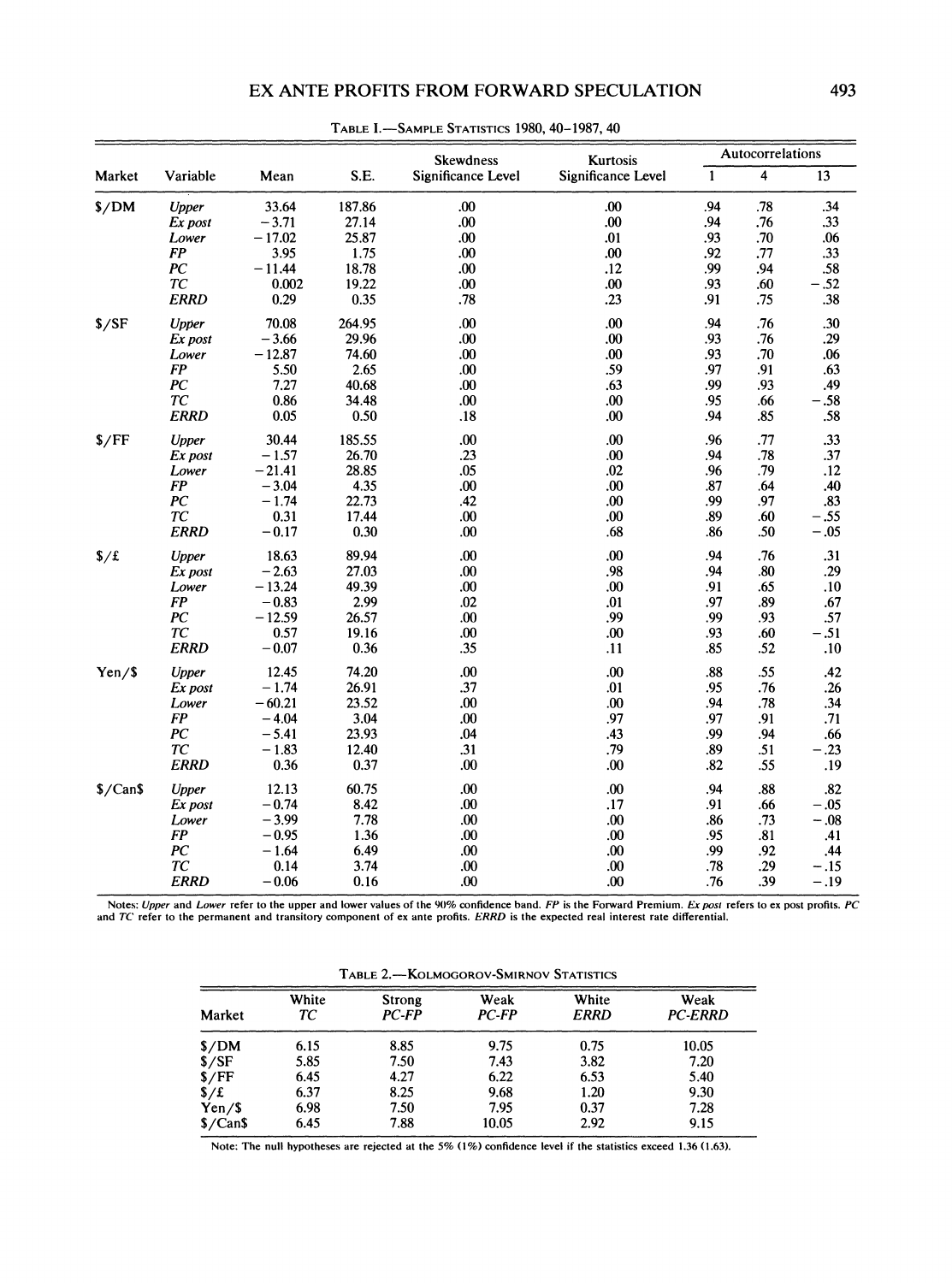**tory (TC) components of ex ante profits for each market.** 

**The results indicate that the permanent component differs from FP. The means of the transitory components are all insignificantly different from zero. However, serial correlation is still apparent in all series, a result which is consistent with Canova's (1989) finding of seasonalities in ex ante profits. To test for the whiteness of the transitory component, I employ the Kolmogorov-Smirnov (KS) test (see Hollander and Wolfe, 1973, p. 219).4 Table 2, column 1, reports the values of the KS statistic for this test. The null hypothesis of white noise is rejected in all currencies.5 Therefore, there is information in the transitory component which is useful in predicting short-run movements of ex ante profits.** 

**Next, I use (4) to test two hypotheses concerning the permanent component. First, I test for a strong form of predictability of PC. We say that a market displays strong predictability if the populations from which PC and FP are drawn are identical. Therefore, if a market is strongly predictable, the expected change in the spot rate should have a degenerate distribution. Second, I test for a weak form of predictability of PC. We say that a market displays weak predictability if FP contains all the information needed to forecast PC. Hence, if a market is weakly predictable, the expected change in the spot rate should be a white noise. Table 2, columns 2-3, reports the values of the KS statistics for the two propositions. Both hypotheses are rejected for all currencies.** 

**This evidence is therefore consistent with the idea that ex ante profits are predictable using their own past, that FP does not contain all the information necessary to forecast the stable (permanent) component of ex ante profits and that nominal exchange rates deviate from martingale processes.** 

#### **V. Some Explanations**

**The biasedness of the forward rate is often taken as evidence of the existence of a risk premium. However, if this were the case, FP, which includes a risk premium, should explain the features of ex ante profits. Frankel (1988) argues that fluctuations in realized profits are too large to be explained by a risk premium and suggests the possibility of irrational market behavior. The results so far obtained support his observation, but not the conclusion that agents act irrationally. This is because the risk premium is not the only source of profits. To see this we can use the log version of covered interest parity** 

$$
F_{t, 13} - S_t = \left[ i_{t, 13}^f - i_{t, 13}^h \right] \tag{5}
$$

where  $i^f$  and  $i^h$  are the log of the foreign and **dollar denominated eurodeposit rates, and the definition of the log real exchange rate:** 

$$
d_t = p_t^f - p_t^h + S_t \tag{6}
$$

where  $p_t^f$  and  $p_t^h$  are the logs of the foreign and **domestic price levels, to rewrite (4) as** 

$$
\ln PR_{t,13}^e - \ln 400 = (d_{t+13}^e - d_t) - (r_{t,13}^f - r_{t,13}^h)
$$
 (7)

where  $r_{t,13}^f$  and  $r_{t,13}^h$  are the logs of the foreign and domestic real eurodeposit rates,  $r_{t, 13}^j$  $\pi_{1,13}^{e,j} - \pi_{1,13}^{e,j}, \quad j = f, \quad d \text{ and } \pi_{1,13}^{e,j} \text{ is the 13-week}$ **expected inflation on currency j.** 

**In (7) expected profits depend on the expected changes in the terms of trade (ECTT) and the expected real interest rate differential (ERRD). Most of the empirical literature (a notable exception is Levine (1989)) has restricted attention to the case where expected purchasing power parity (EPPP) holds (i.e., to the case where nominal exchange rates are martingales), in which case profits from forward speculation should compensate investors only for a nominal risk premium. In general, profits should compensate investors for both predictable movements in the terms of trade and in the real interest rate differential (real risk premium). Next, I argue that there is no theoretical reason to expect EPPP to hold, that the real risk premium is small and show that ECTT is likely to explain both the range and the variability of ex ante profits.** 

**For EPPP to hold, the real exchange rate must be a martingale process and the expected infla-**

**<sup>4</sup> The test is nonparametric, compares the populations (instead of moments) and it is almost assumption free since it only requires continuous and invariant population for the processes under consideration.** 

Results obtained with the other two methods, when dif**ferent cycles are included in the two components and when the sample is split in various ways, are available on request from the author. None of the conclusion presented here is, however, altered.**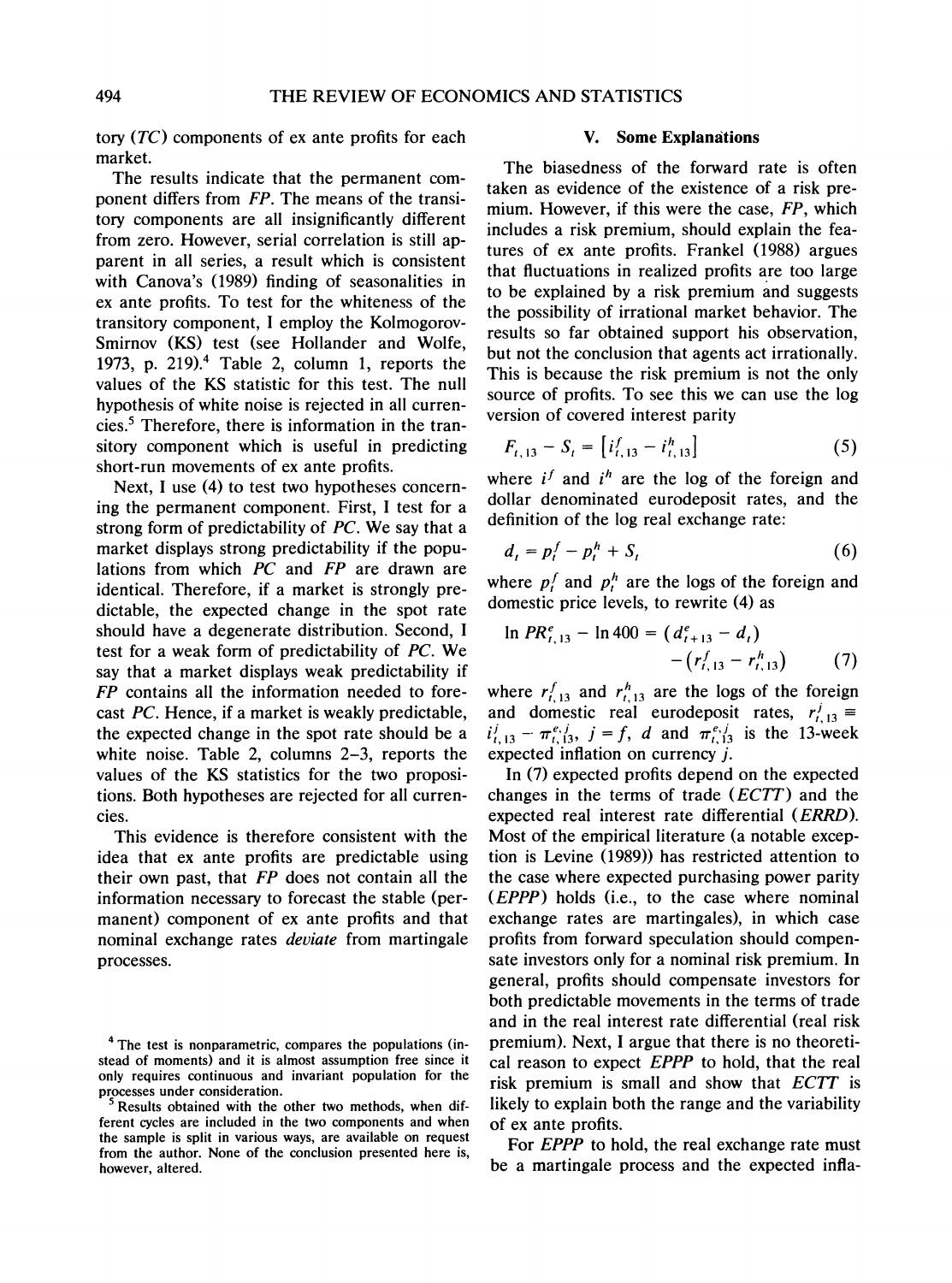**tion differential must be serially uncorrelated. Consumption based models of exchange rate determination (see Lucas (1982)) rarely imply a random walk behavior for the real exchange rate. In these models, ECTT is given by** 

$$
(d'_{t+13} - d_t) = E_t U_{1t+13} - U_{1t}
$$
  
-(E\_t U\_{2t+13} - U\_{2t}) (8)

where  $U_i$  is the marginal utility of consumption good  $j, j = 1, 2$ . In equilibrium, these models im**ply that**  $c_{jt} = f(y_{jt}, G_{1jt}, G_{2jt})$  where  $G_{ijt}$  is the purchase by government *i* of good *j*,  $y_{it}$  is the **output of good j and f is a linear function.**  Therefore,  $d_t$  will be a martingale only if  $G_{ii} = 0$ ,  $\forall$  *i*, *j*, *t*, if  $y_{it}$  is a martingale process and if the **utility function is linear and separable in the consumption of the two goods. Violation of any of these conditions (i.e., if agents are risk averse or if government purchases are different than zero) will induce a non-martingale behavior in d,.** 

**Moreover, the expected inflation rate differential is unlikely to be serially uncorrelated. Differences in the serial correlation properties of domestic and foreign money supplies or outputs may induced serially dependent movements in the expected inflation rate differential.** 

**Since (7) provides better information than (4) on the sources of nominal profits, next I address the question of which of the two components is more closely related to observed ex ante nominal profits. Several studies (see, e.g., Campbell and Clarida (1987)) have argued that ERRD is small and approximately constant over time. In this case variations in the terms of trade should account for variations in ex ante profits.** 

**To operationally examine how ex ante profits relate to ECTT, it is necessary to calculate expected inflation. Since price data exist only at a monthly frequency, the calculation of the weekly expected inflation involves several approximations. The results are therefore only indicative of a possible pattern existing in the markets.** 

**The procedure I employ to construct expected inflation rates is the following. The realized monthly inflation rate, computed from CPI indices,6 is attributed to each week of the month starting from the week when CPI data are published (usually the third week of the rnonth).** 

**Then I project these realized values on stock market prices and nominal interest rates 13 periods in the past to generate an expected inflation series for each market.7** 

**The properties of the resulting ERRD series are presented in table 1 for each currency. From the table, it is clear that in each market the mean is small, the variance is negligible when compared with the variance of ex ante profits and the autocovariance function differs from that of ex ante profits.** 

**To statistically show the difference between ERRD and ex ante profits, I next test whether ex ante profits are weakly predictable using ERRD (i.e., whether d, is a martingale) and whether ERRD is a white noise (i.e., whether all properties of PR are due to ECTT). Columns 4-5 of table 2 report the value of the KS statistic for these two propositions. While the martingale hypothesis of the real exchange rate is rejected in all markets, the white noise assumption for ERRD is not rejected at a 1% level in three markets.** 

**This evidence suggests that the serial correlation properties of ECTT are responsible for deviations from Uncovered Interest Parity. ECTT explain the biasedness of the forward rate, the deviations of nominal spot rates from martingale processes and account for most of the movements of ex ante profits. The results also show that ECTT are not matched by opposite movements in ERRD, a conclusion which agrees with Campbell and Clarida (1987) and Huizinga (1987) but contrasts with Meese and Rogoff (1988).** 

**Three caveats should be mentioned before any conclusions about the functioning of foreign exchange markets are drawn from the results. First, the sample used contains only nine years of data and this may be insufficient to correctly assess the long-run behavior of profits. Second, foreign exchange markets were extremely turbulent for at least six of the nine years of the sample. In a more normal environment, some conclusions could be reversed. Finally, the Kolmogorov-Smirnov test may have low power (see, e.g., Meyer and Rasche (1989)).** 

**<sup>6</sup>CPI data are not necessarily the best choice of price index since the basket includes nontraded goods.** 

**<sup>7</sup> I also sampled the data at a monthly frequency and constructed bootstrap estimates of expected inflation from a 20 variables VAR model including CPIs, nominal interest rates and spot rates. None of the qualitative features reported was altered using this alternative procedure.**